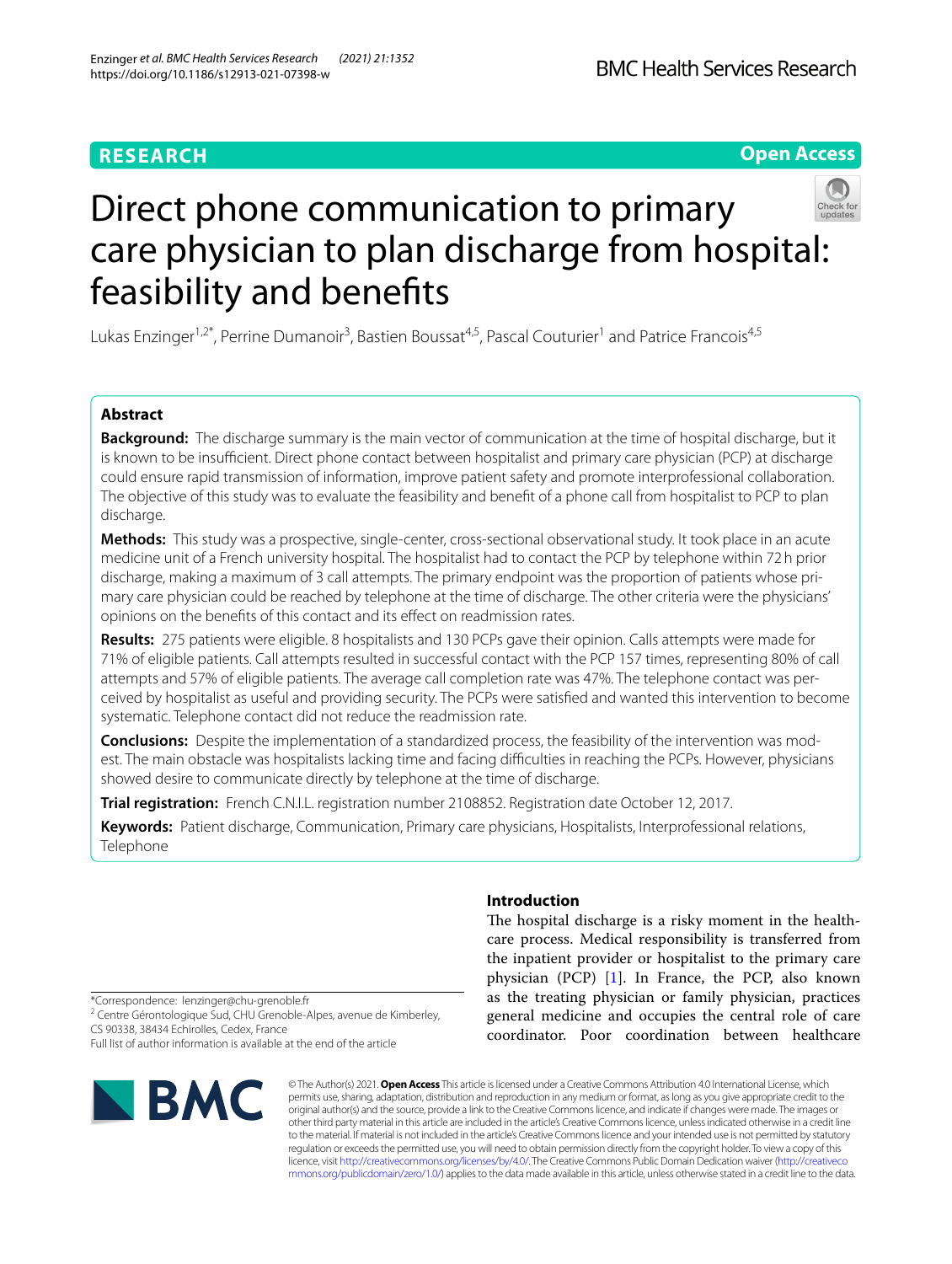professionals leads to discontinuity of care. It can be responsible for adverse events such as medical errors or drugs events, avoidable hospital readmissions and even death [\[2](#page-6-1), [3](#page-6-2)]. At present, discharge summaries are the main communication medium between the hospitalists and PCPs. The quality of discharge summaries is often insufficient. They are incomplete, do not follow standardized formats and the most relevant informations are not clearly highlighted. Moreover, these documents are received late  $[4, 5]$  $[4, 5]$  $[4, 5]$  $[4, 5]$ . This one-way communication is considered insufficient by PCPs in France  $[6, 7]$  $[6, 7]$  $[6, 7]$  as in other countries  $[8-10]$  $[8-10]$  $[8-10]$ . Efforts are being made, in France as in other countries  $[11]$  $[11]$ , to improve the transmission of information between inpatient and outpatient physicians. Since 2016, the French health authorities have made it mandatory to write a "liaison letter" following a standardized format that must be given to the patient and sent to the PCP on the day of discharge. However, the rate of delivery of this "liaison letter" to the patient on the day of discharge remains insufficient: 45% of French hospitals stays in 2018  $[12]$  $[12]$ . Despite the efforts made, the transmission of information at discharge remains incomplete and delayed, and physicians are dissatisfed [[13,](#page-6-11) [14\]](#page-6-12).

Studies have shown a need for direct physician-tophysician communication at the time of discharge  $[8-10, 13, 15]$  $[8-10, 13, 15]$  $[8-10, 13, 15]$  $[8-10, 13, 15]$  $[8-10, 13, 15]$  $[8-10, 13, 15]$ . This need for two-way communication is an expectation of both PCPs [\[8](#page-6-7)–[10,](#page-6-8) [13](#page-6-11)] and hospitalists  $[10, 13]$  $[10, 13]$  $[10, 13]$  $[10, 13]$ . This exchange could be done by telephone, email, message in the Electronic Medical Record (EMR), text message or fax [[9](#page-6-14), [13,](#page-6-11) [16\]](#page-6-15). PCPs would prefer the use of the telephone  $[8]$  $[8]$ . A phone contact at the time of discharge could ensure, through a two-way and interactive exchange, rapid transmission of information, improve patient safety and promote interprofessional collaboration by including the PCPs in the discharge planning process. Direct communication between physicians during hospitalization is found at low rates in studies ranging from 23 to 36.7%  $[9, 16, 17]$  $[9, 16, 17]$  $[9, 16, 17]$  $[9, 16, 17]$  $[9, 16, 17]$  $[9, 16, 17]$ . These low rates would be explained by a lack of time, barriers to contact PCPs, and the lack of a standardized process  $[10, 13]$  $[10, 13]$  $[10, 13]$ . This study proposes to evaluate a standardized process of direct, two-way, verbal phone communication to improve care transition. Its objective is to study the feasibility and benefts of a phone call from hospitalist to PCP to plan discharge.

## **Methods**

## **Study design and settings**

This study was a prospective, mono-centric, cross-sectional observational study. It took place in a 28-bedacute medicine unit ("unité de post-urgence médicale" UPUM) of the Grenoble-Alpes University Hospital (GAUH) counting 2100 acute medicine beds.

### **Participants**

All patients discharged from UPUM to home between 11/20/2017 and 2/20/2018 were eligible. Patients transferred to other units and patients who did not declare a PCP were excluded.

## **Intervention**

For each eligible patient, the hospitalist responsible for the patient's care was instructed to contact the patient's PCP by telephone within 72h before discharge. For this purpose, the hospitalist had a maximum of 3 telephone calls attempts. These 3 calls attempts had to be made more than an hour apart, during working hours (8:30 a.m. to 12:00p.m. and 2:00p.m. to 7:00p.m., Monday to Friday) and spread over 48h. The intervention was considered successful if a phone exchange between the PCP and the hospitalist occurred. The intervention was considered to have failed if no phone contact could be made after 3 call attempts. The phone exchange had to contain the key elements of hospitalization: reason and duration of hospitalization, medical care, drug changes, social care, date of discharge, and all necessary information to provide the follow-up. At the end of the phone call, the hospitalist directly asked the PCP for his opinion on the beneft of the calls by means of 4 short closed questions with a binary response modality, that were asked verbally. The content of the telephone calls was not recorded.

## **Data source**

The hospitalist had to complete a standardized paper form for each patient included. This form was designed for this study. It had been previously tested for one month in the same unit to ensure its validity and the understanding of the questions by 4 physicians who did not participate to the study. The first part of the form collected the times and dates of the calls. The second part included the collection of PCPs opinion. The third part included the collection of hospitalists opinion. It was collected by means of 12 questions concerning the feasibility and interest of the telephone contact. The occurrence of a change in hospital care (medical, therapeutic or social) as a result of the telephone exchange was also reported. Patient and hospitalization characteristics were collected from the hospital EMR. The variables collected were: gender, age (in years), place of residence (home, residence for independent seniors, or nursing home), presence of social assistance at home, number of treatments ordered on the patient's entry prescription, length of stay (diference between arrival at the emergency room and discharge from the service, in number of whole days), social care during hospitalization (interview with a social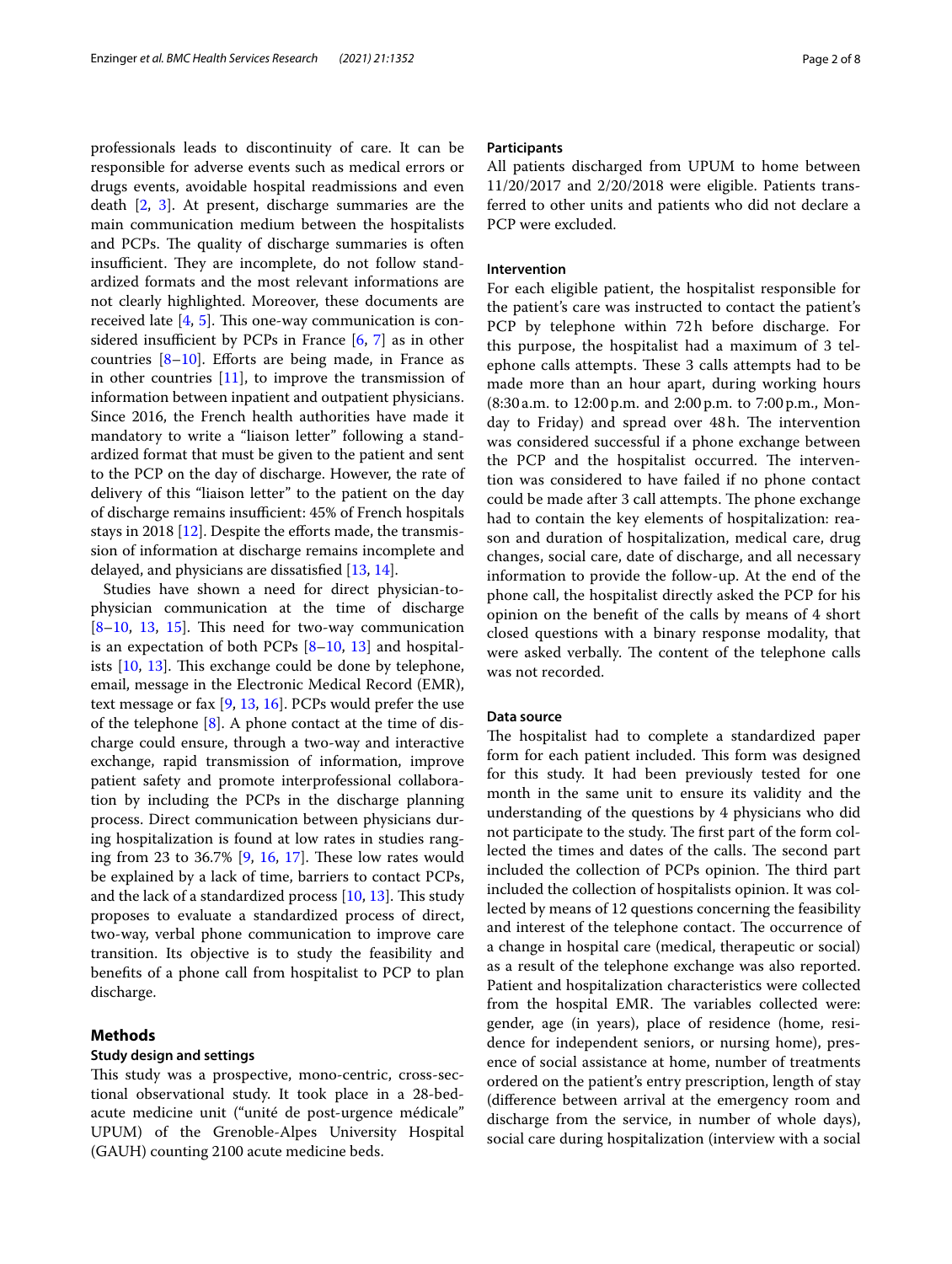worker, reassessment of allowance, assistance plan or living place), evaluation of functional status 15days before admission with the Katz Activities of Daily Living (ADL D-15, scale rating from 0 to 6 with half points allowed) and Lawton Instrumental Activities of Daily Living (IADL D-15, scale rating from 0 to 8 with full points only) scales. The functional level was collected at entry by well-trained nurses from the unit. The main diagnosis of the stay was coded using the chapter titles of the International Classifcation of Diseases, 10th revision (ICD-10). The occurrence of a readmission at the GAUH within 30days of discharge was recorded retrospectively after the 30day period. All these data points were entered into a single computerized and anonymous database using an automatic entry grid. The homogeneity and quality of the data were checked.

## **Statistical methods**

Categorical variables were described by numbers and percentages; quantitative variables by the mean and standard deviation (SD). Univariate comparisons were conducted using the following tests: Chi2, Fisher's exact test and Student's t test. These tests were performed with R4Web software. The significance threshold was < 0.05.

## **Authorizations**

A registration to the "Commission Nationale de l'Informatique et des Libertés" was made. Study ethics approval was obtained. The informed consent was obtained from all participating physician.

## **Results**

## **Participants**

During the study period, 275 of the 399 patients hospitalized in the unit were eligible (Fig. [1](#page-2-0)). 52% of eligible patients were male and 86% lived at home. Eligible patients had a mean age of 72.6years and a mean functional status of ADL D-15 4.9. The average length of stay was 7.0days and the number of 30-day readmissions was 53 or 19%.

## **Intervention feasibility** *Calls attempts*

Call attempts were performed for 196 patients, representing 71% of eligible patients (Fig. [1\)](#page-2-0). Call attempts resulted in successful contact with the PCP 157 times, representing 80% of call attempts and 57% of eligible patients. Two PCPs called the unit on their own initiative to check on their patient before discharge.

## *Telephone reachability of PCPs*

The first call attempt was successful in 50% of cases, the second attempt in 48% of cases, and the third attempt in 31% of cases. The mean success rate for calls was 47% (total number of calls=317). On average, the hospitalists had to complete 1.42 ( $\pm$  0.63) calls to reach the PCPs. Calls had a better success rate from 3:00 to 5:00 pm and 6:00 to 7:00pm. Calls had a better success rate on Wednesdays (58%) and Fridays (55%), but no signifcant difference between days were found  $(p=0.344)$ .

## *Respect of the intervention's requirements*

For 42% of call attempts  $(n=81)$  some of the calls were completed after the patient was discharged because of a

<span id="page-2-0"></span>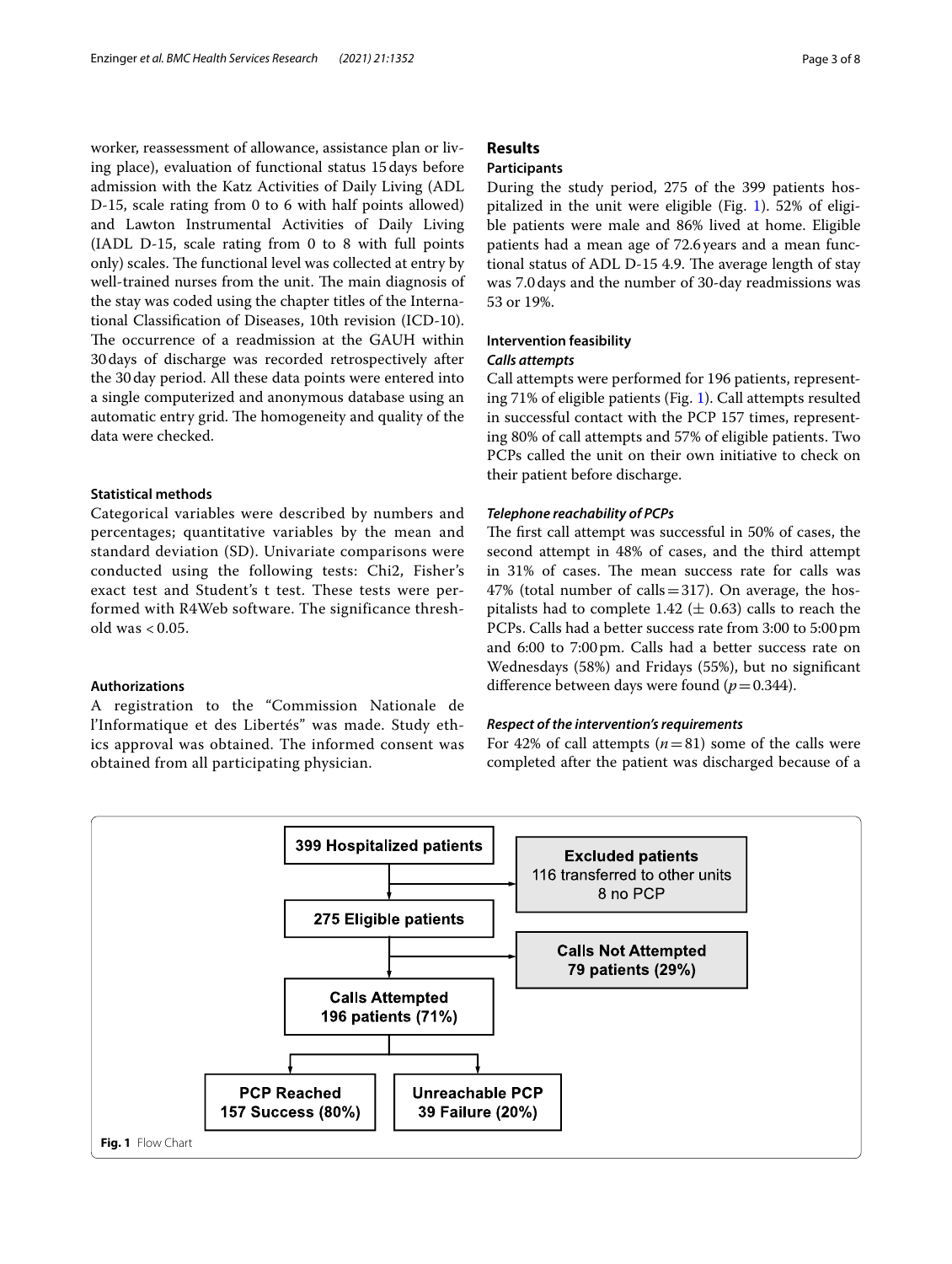lack of response to the first call attempts. The other intervention requirements were properly fulflled (92 to 98%).

## *Calls attempted versus not attempted: comparison of patient characteristics*

Patients for whom calls were completed had longer hospital stays (7.5 days versus 6.1;  $p < 0.001$ ), and were more often discharged on a workday than on a weekend ( $p$  < 0.00[1\)](#page-3-0) (Table 1). There was no significant difference regarding other patient characteristics.

## **Physicians' opinions**

## *Hospitalists' opinions*

The calls were conducted by 8 different hospital physicians. The average number of call attempts per hospitalist was 39.6. The opinion of the hospital doctors on the feasibility of the intervention was good (Table  $2$ ). They did not encounter difficulties to reach the PCPs, the additional workload was felt to be low with an estimated time of less than 10 min to complete the calls. The response to calls was described as good and cordial for all calls. The

## telephone exchange was perceived as useful, satisfying and providing security. It often resulted in the collection of new information, considered essential or useful by the hospitalists.

## *PCPs' opinions*

132 different PCPs were reached. The PCPs contacted were mainly men (66%), working in urban or suburban areas (92%). The 130 PCPs who agreed to give their opinion were satisfed and would like to see these calls become systematic (Table [2](#page-4-0)). They preferred the use of the telephone as a frst choice and email as a second choice. They thought they would see their patients again shortly after discharge thanks to the calls.

## **Other points of interest**

#### *Hospital care changes*

The telephone exchanges resulted in changes in patient care by hospitalist for 34 patients, or 22% of the telephone contacts. These changes were medical in 87% of cases (including changes in treatment) and social in 13%

## <span id="page-3-0"></span>**Table 1** Eligible patients' characteristics and comparison

|                                                                               |                                      | Attempted<br>calls<br>patients<br>$(n = 196)$ | Unattempted p<br>calls patients<br>$(n=79)$ |         |
|-------------------------------------------------------------------------------|--------------------------------------|-----------------------------------------------|---------------------------------------------|---------|
| Sex: number of men's (%)                                                      |                                      | 103 (52%)                                     | 39 (49%)                                    | 0,730   |
| Age: years, average $(\pm D)$                                                 |                                      | $73,8(\pm 17)$                                | 69,7 $(\pm 21)$                             | 0,104   |
| Place of residence: number (%)                                                | Home                                 | 171 (87%)                                     | 65 (82%)                                    | 0,403   |
|                                                                               | Nursing home                         | 16 (8%)                                       | 10 (13%)                                    |         |
|                                                                               | Residence for independent seniors    | 9(5%)                                         | 4(5%)                                       |         |
| <b>Number of treatments ordered on entry prescription:</b> average $(\pm$ SD) |                                      | $6,6(\pm 4)$                                  | $6.0 (\pm 4)$                               | 0,281   |
| <b>Presence of social assistance at home:</b> number of patients (%)          |                                      | 100 (51%)                                     | 44 (55%)                                    | 0,596   |
| ADL D-15: average $(\pm$ SD) <sup>a</sup>                                     |                                      | $4.9 \ (\pm 1)$                               | 5,1 $(\pm 1)$                               | 0,396   |
| <b>IADL D-15:</b> average $(\pm$ SD) <sup>b</sup>                             |                                      | $4.9 \ (\pm 3)$                               | $5.0 (\pm 3)$                               | 0,905   |
| Main diagnosis of the stay: number (%)                                        |                                      |                                               |                                             | 0,409   |
|                                                                               | Diseases of the respiratory system   | 77 (39,3%)                                    | 33 (41,8%)                                  |         |
|                                                                               | Diseases of the circulatory system   | 23 (11,8%)                                    | $9(11,5\%)$                                 |         |
|                                                                               | Diseases of the genitourinary system | 16 (8,2%)                                     | 13 (16,4%)                                  |         |
|                                                                               | Diseases of the digestive system     | 19 (9,7%)                                     | 6(7,6%)                                     |         |
|                                                                               | Infectious diseases                  | $10(5,1\%)$                                   | $2(2,5\%)$                                  |         |
|                                                                               | Diseases of the nervous system       | $9(4,6\%)$                                    | $1(1,2\%)$                                  |         |
|                                                                               | Other diseases                       | 42 (21,3%)                                    | 15 (19,0%)                                  |         |
| Social care during hospitalization: number (%)                                |                                      | 41 (21%)                                      | 13 (16%)                                    | 0,499   |
| <b>Length of stay:</b> whole days, average $(\pm$ SD)                         |                                      | 7,5 $(\pm 4, 0)$                              | 6,1 $(\pm 3, 9)$                            | 0,008   |
| Day on discharge: number (%)                                                  |                                      |                                               |                                             | < 0,001 |
|                                                                               | Workdays                             | 183 (93%)                                     | 57 (72%)                                    |         |
|                                                                               | Saturday                             | 9(5%)                                         | 18 (23%)                                    |         |
|                                                                               | Sunday                               | 4(2%)                                         | 4(5%)                                       |         |
| Hospital readmission: within 30 days, number (%)                              |                                      | 36 (18%)                                      | 16 (20,2%)                                  | 0.735   |

<sup>a</sup> missing data $=8<sup>b</sup>$  missing data $=26$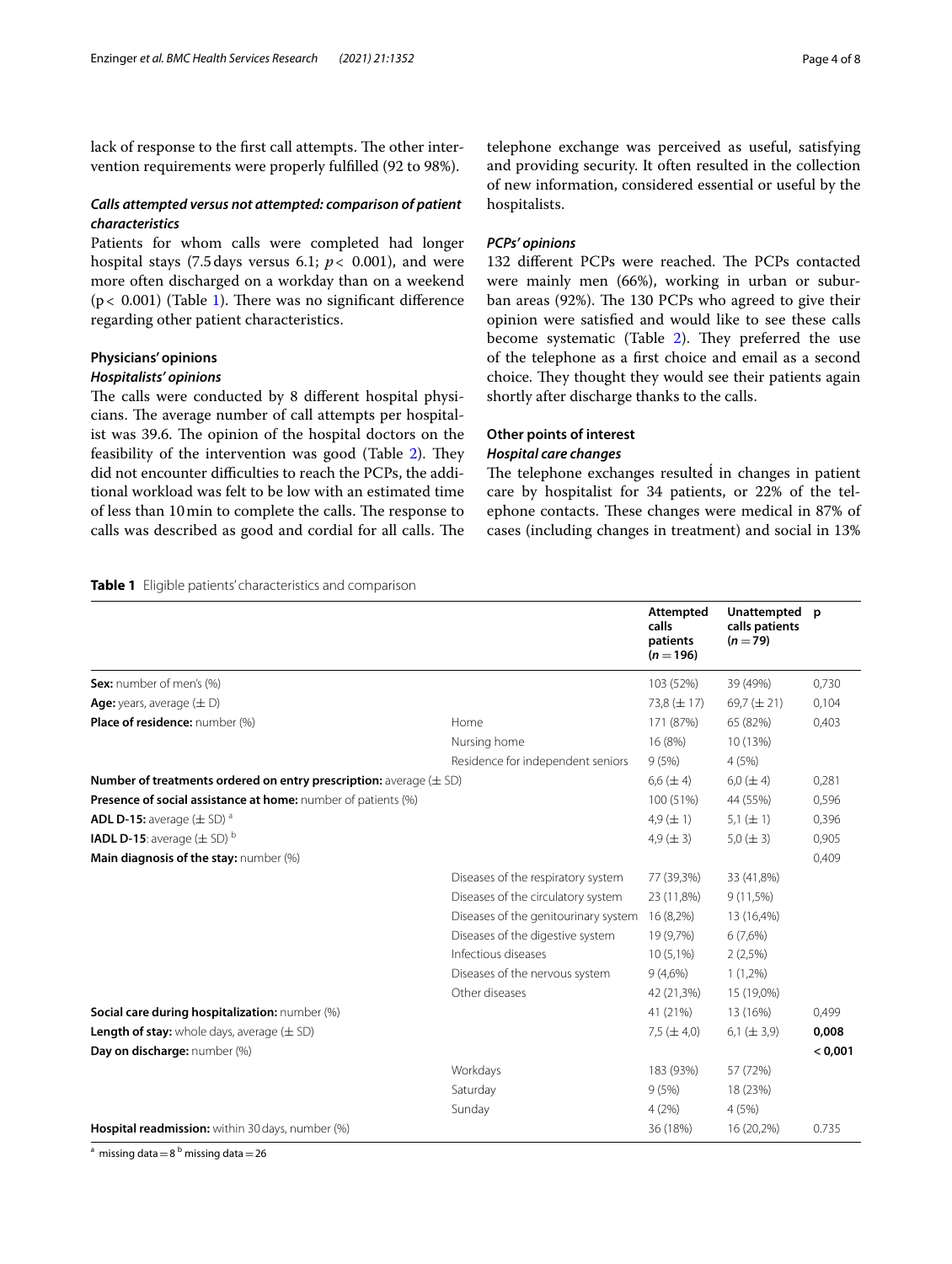## <span id="page-4-0"></span>**Table 2** Physicians' opinions

| <b>HOSPITALISTS' OPINIONS</b>                                                         |                                          | <b>Answer: Yes</b> |
|---------------------------------------------------------------------------------------|------------------------------------------|--------------------|
| Opinion on the feasibility of the calls ( $n = 196$ )                                 |                                          |                    |
| The workload to successfully reach the PCP is low                                     |                                          | 85% (168)          |
| The hospitalist did not encounter difficulties to reach the PCP                       |                                          | 63% (123)          |
| The time required to establish contact with the PCP is less than 10 min               |                                          | 63% (124)          |
| Opinion on the benefits of the calls ( $n = 157$ )                                    |                                          |                    |
| The call was useful and improved patient management                                   |                                          | 88% (138)          |
| The hospitalist is satisfied with the call                                            |                                          | 97% (153)          |
| The call is considered redundant with the "liaison letter" and the discharge summary. |                                          | 53% (83)           |
| The transmitted informations will be taken into account by the PCP in his management  |                                          | 94% (147)          |
| The new informations collected during this call are useful or essential               |                                          | 57% (89)           |
| The call gave the feeling of securing the patient's discharge to the hospitalist      |                                          |                    |
|                                                                                       | - in terms of medical care ( $n = 157$ ) | 91% (142)          |
|                                                                                       | - in terms of medications ( $n = 146$ )  | 73% (106)          |
|                                                                                       | - in terms of social care ( $n = 71$ )   | 50% (35)           |
| <b>PCPs' OPINIONS</b>                                                                 |                                          |                    |
| Are you satisfied with this call?                                                     |                                          | 100% (130)         |
| As a result of this call, do you plan to see your patient again within 15 days? a     |                                          | 78% (101)          |
| Would you like this call to become systematic to prepare your patient discharge?      |                                          | 83% (109)          |
| Would you prefer to receive this information in another way?                          |                                          | 49% (64)           |
| If yes, which one? b                                                                  | by email                                 | 51% (31)           |
|                                                                                       | by web-based platform (« Zepra »)        | 39% (24)           |
|                                                                                       | by postal mail                           | 7% (4)             |
|                                                                                       | by « liaison letter »                    | 3% (2)             |

<sup>a</sup> missing data $=$  4  $<sup>b</sup>$  missing data $=$  3</sup>

of cases (reassessment of allowance, assistance plan or living place).

## *Hospital readmissions*

There was no statistically significant difference in readmission to GAUH between the group of patients where the PCP was contacted  $(n=157)$  and the group where the PCP was not contacted (calls not completed or failed, i.e.  $n=118$ ) within 30 days ( $p=0.49$ ). There also was no signifcant diference when only the subgroup of people over 75years of age was included.

## **Discussion**

## **Main results**

This study shows that it is difficult to establish direct telephone communication between hospitalists and PCPs to plan discharge. Hospitalists were not able to complete the calls for all eligible patients. Calls were most often completed for patients with long lengths of stay and discharged during weekdays. These are situations where the hospitalists had more time to do them. As stated by Jones et al. [[10](#page-6-8)], the main obstacle to their completion was the lack of availability of hospitalists. On the other hand, PCPs were not always reachable by phone, even when calling them repeatedly. More than half of the attempted calls were not answered. Mussman et al. encountered the same type of difficulties  $[18]$ . This poor rate of reachability can possibly be explained by part time practices or the absence of a regulation secretariat. To improve the availability of physicians of both sides, we could imagine encouraging physicians to reserve dedicated time slots for telephone exchanges between caregivers. Another possibility would be to arrange a telephone appointment before discharge by the secretariats or by sending an email to the PCP. Despite these barriers to communicate, when contact could be established, hospitalists and PCPs declared themselves satisfied. They showed a mutual interest in verbal communication at discharge. The PCPs surveyed would even like to see this exchange becoming systematic.

## **Which patients to focus on?**

The poor feasibility of the calls justifies the identification of a priority patient profle. According to Munchof et al. physicians would like a direct communication at discharge for patients who are socially vulnerable and for whom hospitalists have a "concern" based on their clinical judgment  $[13]$ . According to Sheu et al., PCPs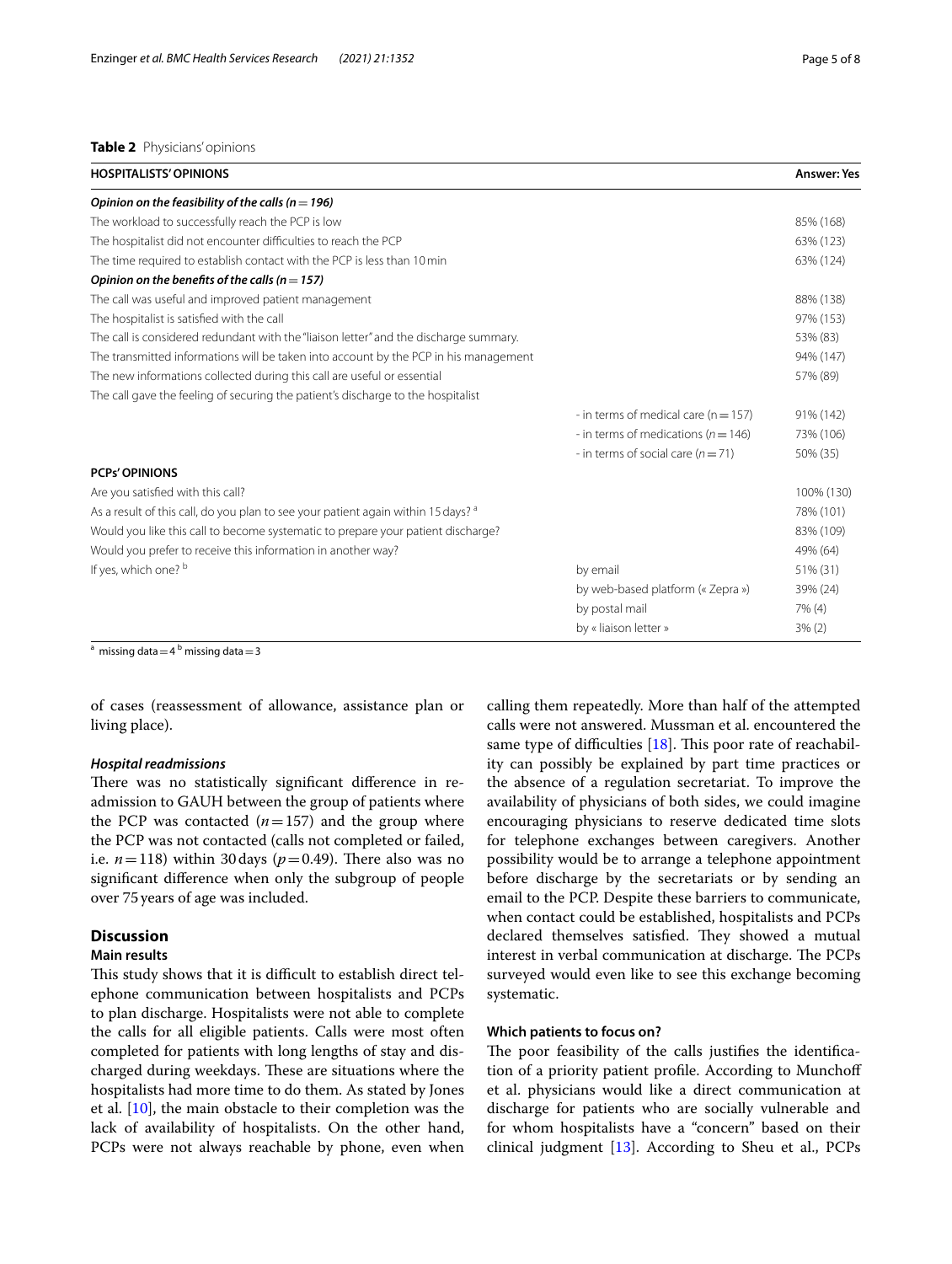would like direct exchange for complex hospitalizations (multiple readmissions, multiple comorbidities, high-risk medication changes) [\[9](#page-6-14)]. Targeting patients at high risk of readmission and adverse events for whom continuity of care is a priority, such as the geriatric population, is warranted [[19,](#page-7-2) [20](#page-7-3)].

## **When to establish contact?**

In our study, the changes in the hospital care recorded are an objective evidence of collaboration between PCPs and hospitalists. They are only possible if contact is established before discharge. In our study, as for Zackhof et al., contacts made before discharge allow better level of collaboration [[21](#page-7-4)]. Discharge summaries are infrequently available at the frst post-hospitalization appointment [\[4](#page-6-3), [14\]](#page-6-12), leading to an increased risk of readmission [\[14,](#page-6-12) [22](#page-7-5)]. Early contact should reduce the delay in transmission of information and improve patient safety. Moreover, calls prior to discharge could also allow physicians to clarify the dispatch and urgency of the follow-up  $[13]$  $[13]$  $[13]$ . This was the case in our study, as the PCPs reported seeing their patients promptly after discharge as a result of these calls.

#### **Hospital readmissions**

The 30-day readmission rate reflects the local healthcare organization (coordination of caregivers, access to care, cooperation between primary and secondary caregivers). In our study, readmission rates were higher than national  $(15.8%)$  and local  $(15.6%$  for Isère) rates. These results may be explained by the high mean age of the patients of this study. Telephone contact did not reduce the readmission rate. It is possible that the study was underpowered. The intervention did not only target patients with high risk of readmission. By targeting this vulnerable population, the intervention might be more efective in reducing readmission rates. It has also been shown that the implementation of isolated interventions is not efective on readmission rates [[23\]](#page-7-6). Multimodal and composite interventions are preferable, combining for example pre-discharge and post-discharge interventions [[24\]](#page-7-7). Moreover, the proportion of avoidable readmissions is estimated to be only one quarter of all readmissions [\[25](#page-7-8)]. It was therefore unlikely that an isolated pre-discharge intervention could signifcantly reduce the readmission rate.

## **Limitations**

The main limitation of this study is that it took place in a single unit of a single center. It is uncertain whether the observations are transferable to other settings. The study probably sufered from a lack of power because the numbers of patients and physicians were modest. Readmissions were recorded only at the GAUH and not in other hospitals. Repetition of the surveys by a small number of hospitalists probably biased the responses by reducing their diversity. PCPs opinions were collected verbally through close-ended questions, which may have led to higher satisfaction rates. The daily workload in the unit, which likely infuences calls completion, was not evaluated.

## **How to communicate directly at patient discharge?**

Sending discharge summaries only allows one-way communication from hospital to primary care providers. Such communication gives the information provider the status of "expert and holder of the truth". A two-way information exchange would improve collaboration [[26](#page-7-9)], by giving PCPs the opportunity to ask questions, exchange information and collaboratively plan follow-up [[1,](#page-6-0) [21\]](#page-7-4). As in our study, Pantilat et al. reported that treating physicians preferred the use of the telephone [[8\]](#page-6-7). Telephone numbers are easily accessible. Spoken language is interactive, spontaneous, transitory and allows for greater levels of collaboration [\[27\]](#page-7-10). Vocal intonation allows the transmission of subtle emotive cues that aid comprehension  $[28]$  $[28]$ . The content of a spoken communication differs from a written communication. This is well established in the feld of nursing handovers. Verbal language allows us to communicate information that we would not be comfortable to write down  $[29]$ , such as difficulties in management [\[30](#page-7-13)] or the psychological state of the patient [[31\]](#page-7-14). It provides a more complete picture of the patient's condition [[29](#page-7-12)]. In hospital teams, it is considered the best way to transmit lots of information in a short amount of time [[32\]](#page-7-15). It would further better compliance to recommendations [\[33\]](#page-7-16). Nevertheless, telephone communication has certain limitations. Telephone communication can be a source of breach in medical confdentiality [\[34](#page-7-17)]. The telephone is a frequent source of interruption of gen-eral practice consultations [[35\]](#page-7-18) and can affect the doctorpatient relationship [[36\]](#page-7-19) or be a source of errors [\[37](#page-7-20)]. Unlike written documents, the traceability of telephone exchanges is poor. Their private and unrecorded content is not accessible to patients, which can limit transparency and autonomy.

According to Munchhof et al. the preferred communication medium for PCPs would be email [[13](#page-6-11)]. Written language has a better traceability and medico-legal value. Being asynchronous, it does not generate work interruptions. However, emails reduce interactions. Emails are not widely used for communication between healthcare providers  $[38]$ . The barriers to email use would be issues related to data security and confdentiality [[38](#page-7-21)]. Another barrier is the lack of email directories for physicians. It is important to develop interface platforms for bi-directional and secure exchanges between primary and secondary care providers. In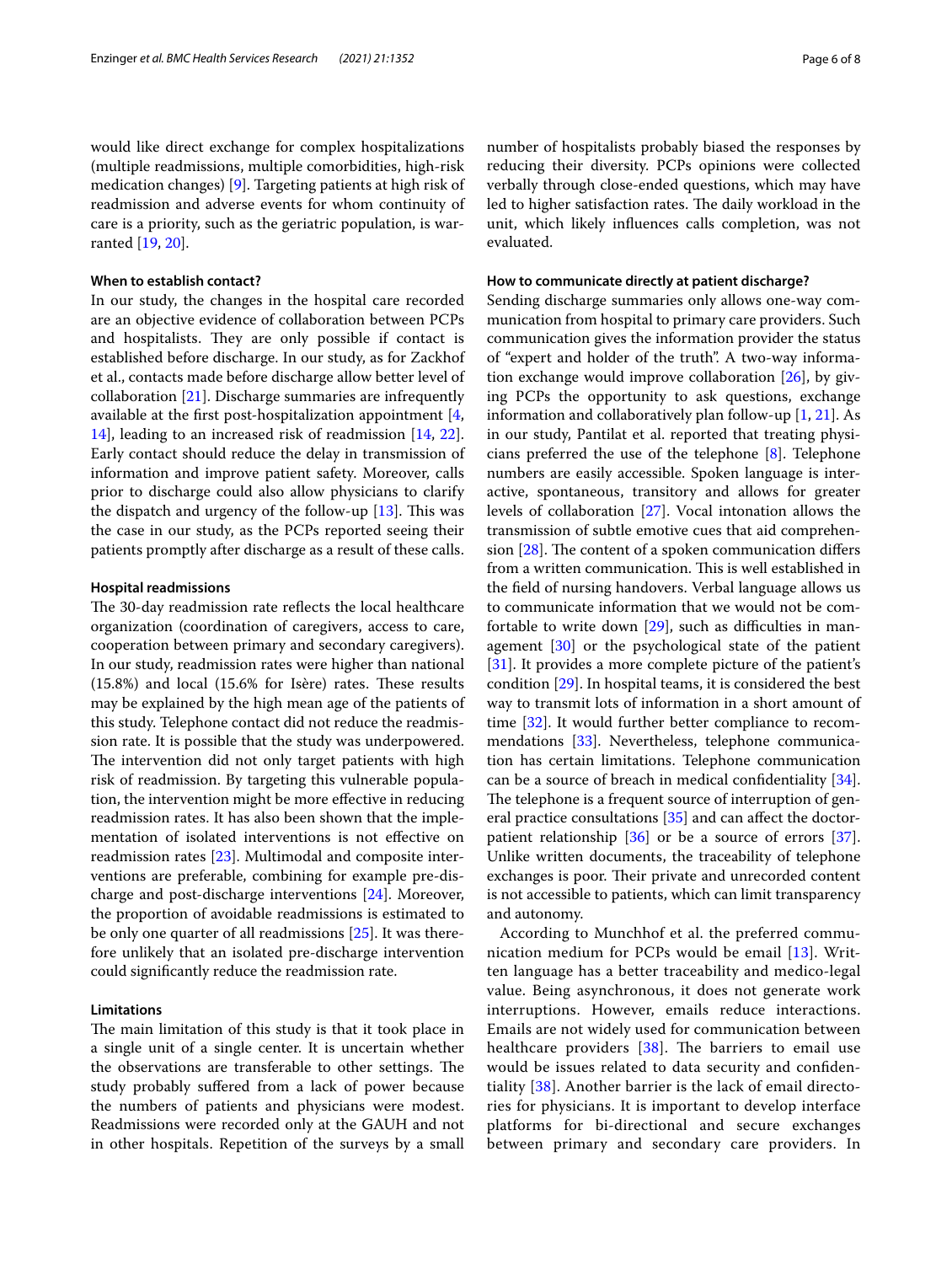France, since 2014, a secure health messaging system ("Messagerie Sécurisée Santé") is being deployed. It is a secure, national and free messaging system, reserved for healthcare professionals that incorporates a common directory. It is a promising tool that should promote interprofessional communication.

## **Conclusions**

The success of these calls depends on the availability of physicians from both sides which, according to our study, appears to be insufficient. This study showed that physicians desire to communicate directly by telephone at the time of discharge, despite difficulties in reaching out. These calls, which complement and highlight the contents of discharge summaries, should be conducted in priority for patients with complex hospitalizations or high risk of readmission. These calls, that are easily implementable in any discharge process, should be encouraged and become part of physicians' routine practice to ensure efective transitional care.

#### **Abbreviations**

ADL D-15: Katz Activities of Daily Living scale 15days before admission; EMR: Electronic Medical Record; GAUH: Grenoble-Alpes University Hospital; IADL D-15: Lawton Instrumental Activities of Daily Living scale 15days before admission; ICD-10: International Classifcation of Diseases, 10th revision; PCP: Primary care physician; UPUM: "Unité de Post-Urgence Médicale" acute medicine unit; SD: Standard deviation.

#### **Acknowledgements**

Thanks to Laetitia Deronzier, Marion Fortecoefe, Marine Richon, and Chloé Guérin for participating to the study. Thanks to Pierre Gregoire for the corrections.

#### **Authors' contributions**

LE: study conceptualization, protocol development, literature review and manuscript writing; PD: study conceptualization and protocol development; BB and PC: manuscript review and improvements; PF: study conceptualization and manuscript writing. All authors read and approved the fnal manuscript.

#### **Funding**

This work has not received any funding.

#### **Availability of data and materials**

The datasets analyzed during the current study are available from the corresponding author on reasonable request.

#### **Declarations**

#### **Ethics approval and consent to participate**

All methods were carried out in accordance with declaration of Helsinki. Study ethics approval was obtained on 15 September 2021 an Institutional Review Board (CECIC Rhône-Alpes-Auvergne, Clermont-Ferrand, IRB 5891). The informed consent was obtained from all subjects. All subjects were physicians, they all were informed of the study and gave oral consent to participate. In accordance with the French law, a registration to the "Commission Nationale de l'Informatique et des Libertés" was made on the date of October 12, 2017. The registration number is 2108852.

#### **Consent for publication**

Not applicable.

#### **Competing interests**

Authors do not declare any confict of interest related to the content of the article.

#### **Author details**

<sup>1</sup> Service Universitaire de Gériatrie et Gérontologie Clinique, Centre Hospitalier Universitaire Grenoble Alpes, Grenoble, France. <sup>2</sup> Centre Gérontologique Sud, CHU Grenoble-Alpes, avenue de Kimberley, CS 90338, 38434 Echirolles, Cedex, France.<sup>3</sup> Département Universitaire de Médecine Interne, CHU Grenoble Alpes, Grenoble, France. <sup>4</sup>Service d'épidémiologie et évaluation médicale, CHU Grenoble Alpes, Grenoble, France. <sup>5</sup> Laboratoire TIMC-IMAG, UMR 5525 CNRS, Univ. Grenoble Alpes, Grenoble, France.

## Received: 4 September 2021 Accepted: 6 December 2021

#### **References**

- <span id="page-6-0"></span>Kripalani S, Jackson AT, Schnipper JL, et al. Promoting effective transitions of care at hospital discharge: a review of key issues for hospitalists. J Hosp Med. 2007;2:314–23.
- <span id="page-6-1"></span>Moore C, Wisnivesky J, Williams S, et al. Medical errors related to discontinuity of care from an inpatient to an outpatient setting. J Gen Intern Med. 2003;18:646–51.
- <span id="page-6-2"></span>3. Forster AJ, Clark HD, Menard A, et al. Adverse events among medical patients after discharge from hospital. CMAJ. 2004;170:345–9.
- <span id="page-6-3"></span>4. Kripalani S, LeFevre F, Phillips CO, et al. Defcits in communication and information transfer between hospital-based and primary care physicians: implications for patient safety and continuity of care. JAMA. 2007;297:831–41.
- <span id="page-6-4"></span>5. Kattel S, Manning DM, Erwin PJ, et al. Information transfer at hospital discharge: a systematic review. J Patient Saf. 2020;16:e25–33.
- <span id="page-6-5"></span>6. Hubert G, Galinski M, Ruscev M, et al. General practitioners' perceptions of medical information from hospitals. Presse Med. 2009;38:1404–9.
- <span id="page-6-6"></span>7. François P, Boussat B, Fourny M, et al. Quality of service provided by a university hospital: general practitioners' opinion. Sante Publique. 2014;26:189–97.
- <span id="page-6-7"></span>8. Pantilat SZ, Lindenauer PK, Katz PP, et al. Primary care physician attitudes regarding communication with hospitalists. Am J Med. 2001;111:15S–20S.
- <span id="page-6-14"></span>9. Sheu L, Fung K, Mourad M, et al. We need to talk: primary care provider communication at discharge in the era of a shared electronic medical record. J Hosp Med. 2015;10:307–10.
- <span id="page-6-8"></span>10. Jones CD, Vu MB, O'Donnell CM, et al. A failure to communicate: a qualitative exploration of care coordination between hospitalists and primary care providers around patient hospitalizations. J Gen Intern Med. 2015;30:417–24.
- <span id="page-6-9"></span>11. Snow V, Beck D, Budnitz T, et al. Transitions of care consensus policy statement American College of Physicians-Society of general internal medicine-Society of Hospital Medicine-American Geriatrics Society-American College of emergency physicians-Society of Academic Emergency Medicine. J Gen Intern Med. 2009;24:971–6.
- <span id="page-6-10"></span>12. HAS - Qualité de la lettre de liaison à la sortie en secteur Médecine Chirurgie Obstétrique (MCO) - Données 2018, [https://www.has-sante.fr/](https://www.has-sante.fr/upload/docs/application/pdf/2019-12/iqss_rapport_mco_qls_2019.pdf) [upload/docs/application/pdf/2019-12/iqss\\_rapport\\_mco\\_qls\\_2019.pdf.](https://www.has-sante.fr/upload/docs/application/pdf/2019-12/iqss_rapport_mco_qls_2019.pdf) (Accessed 9 August 2021).
- <span id="page-6-11"></span>13. Munchhof A, Gruber R, Lane KA, et al. Beyond discharge summaries: communication preferences in care transitions between hospitalists and primary care providers using electronic medical records. J Gen Intern Med. 2020;35:1789–96.
- <span id="page-6-12"></span>14. Hurtaud A, Lallier F, Heidet M, et al. Real-life implementation of guidelines on the hospital-to-home transition for older patients: a cohort study in general practice. Age Ageing. 2019;49:46–51.
- <span id="page-6-13"></span>15. Forstner J, Bossert J, Weis A, et al. The role of personalised professional relations across care sectors in achieving high continuity of care. BMC Fam Pract. 2021;22:72.
- <span id="page-6-15"></span>16. Bell CM, Schnipper JL, Auerbach AD, et al. Association of communication between hospital-based physicians and primary care providers with patient outcomes., Association of Communication between Hospitalbased Physicians and Primary Care Providers with patient outcomes. J Gen Intern Med. 2009;24, 24: 381:381–6.